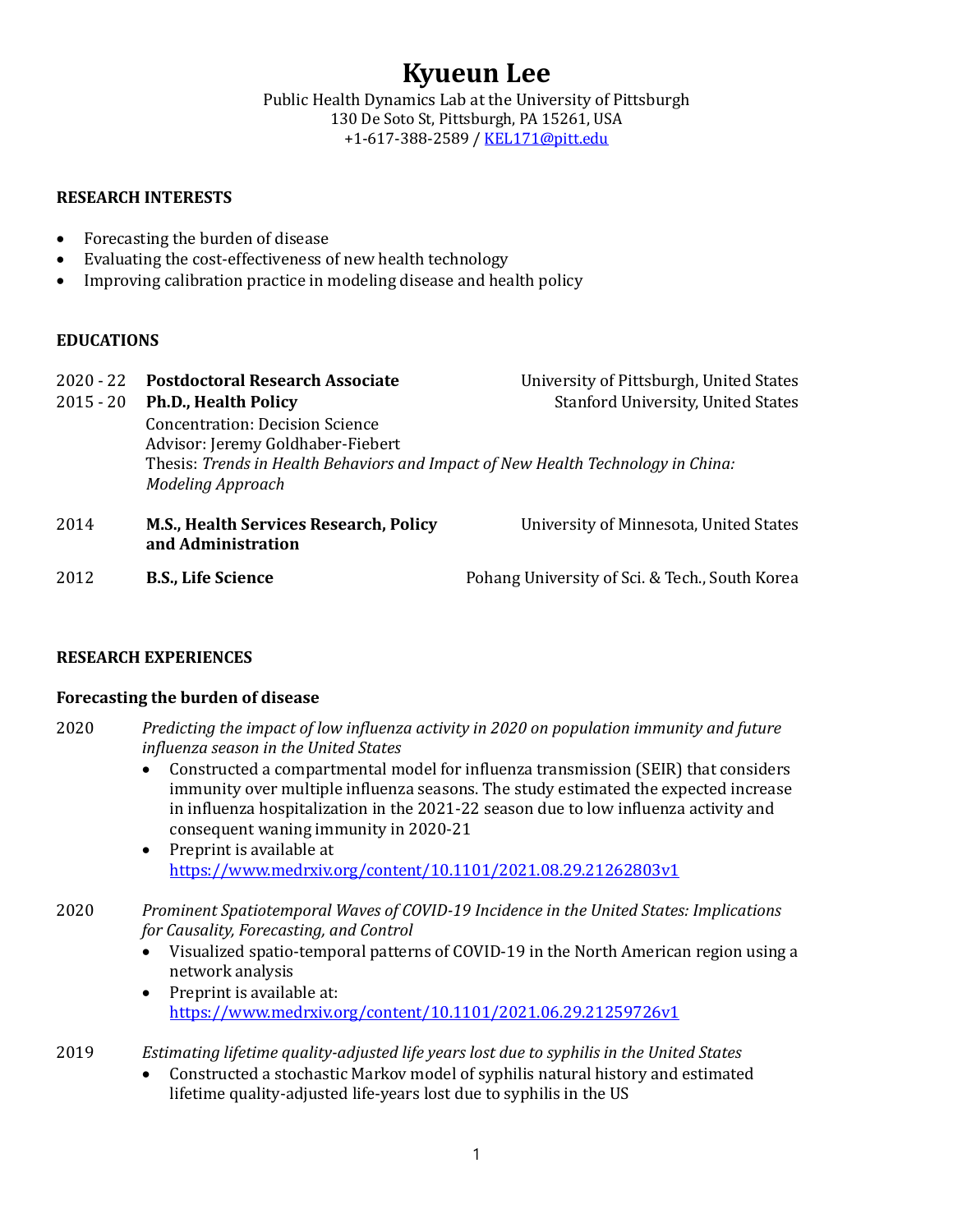2018 *Temporal and age trend in harmful drinking behavior in China: a modeling approach* 

- Constructed a stochastic Markov model to forecast future trends in heavy drinking and quantified the potential benefit of interventions with Chinese men in a target age group
- Presented at 2019 *Annual Meeting of Society for Medical Decision Making* in Portland
- Published in *BMJ Open* (doi: 10.1136/bmjopen-2020-043261)

2018 *Modeling Birth Cohort Trends in Hepatitis C Virus (HCV) Infection and Their Implications among Chinese Men*

- Developed a population natural history model of HCV infection (stochastic Markov model) that incorporates generational trends in HCV epidemiology and projected the future burden of HCV infection among Chinese men
- Presented at 2016 *Annual Meeting of Society for Medical Decision Making* in Vancouver and 2017 Asia Pacific ISPOR in Singapore

## **Evaluating cost-effectiveness of new health technology**

- 2018 Health and cost impact of increased management for hepatitis C virus infection in China
	- Employed an empirically calibrated microsimulation model to quantify health benefits when new HCV treatment is offered to patients with low grade-fibrosis and identified a need for improvement in HCV screening coverage and accuracy in fibrosis diagnosis to amplify health benefits of new HCV treatment in China
- 2017 *Quality, cost, and value: studying the net value of diabetes management* 
	- Quantified the change in health outcomes and medical expenses among diabetic patients at the Stanford Hospital
	- Presented at 2018 *Annual Meeting on Healthy Aging and Chronic Disease Management in China and India in International Comparison* in Beijing
- 2015 Cost-effectiveness of stereotactic body radiation therapy versus radiofrequency ablation for *hepatocellular carcinoma: a Markov modeling study* 
	- Constructed a Markov Cohort model of patients with inoperable localized hepatocellular carcinoma to assess the cost-effectiveness of an innovative radiation therapy
	- Published in *Radiology* 283(2) (https://doi.org/10.1148/radiol.2016161509)
- 2015 *When and how often to screen for cervical cancer in three low- and middle-income countries: A cost-effectiveness analysis*
	- Evaluated the cost-effectiveness of screening for human papilloma virus (HPV) infection and pre-cancers at various start ages, intervals, and frequencies in India, Nicaragua, and Uganda
	- Published in *Papillomavirus Research 1* (https://doi.org/10.1016/j.pvr.2015.05.003)
- 2015 Racial and ethnic disparities in HPV-associated cancer burden with first-generation and *second-generation human papillomavirus vaccines*
	- Used a decision-analytic model to quantify the impact of HPV vaccine on racial and ethnical disparity of HPV-associated cancers
	- Published in *Cancer* 122(13) (https://doi.org/10.1002/cncr.30007)
- 2015 *Expanded program on immunization costing and financing (EPIC2) studies in six countries* 
	- Harmonized data from EPIC phase 1 studies in six countries (Benin, Ghana, Uganda, Zambia, Moldova, and Honduras)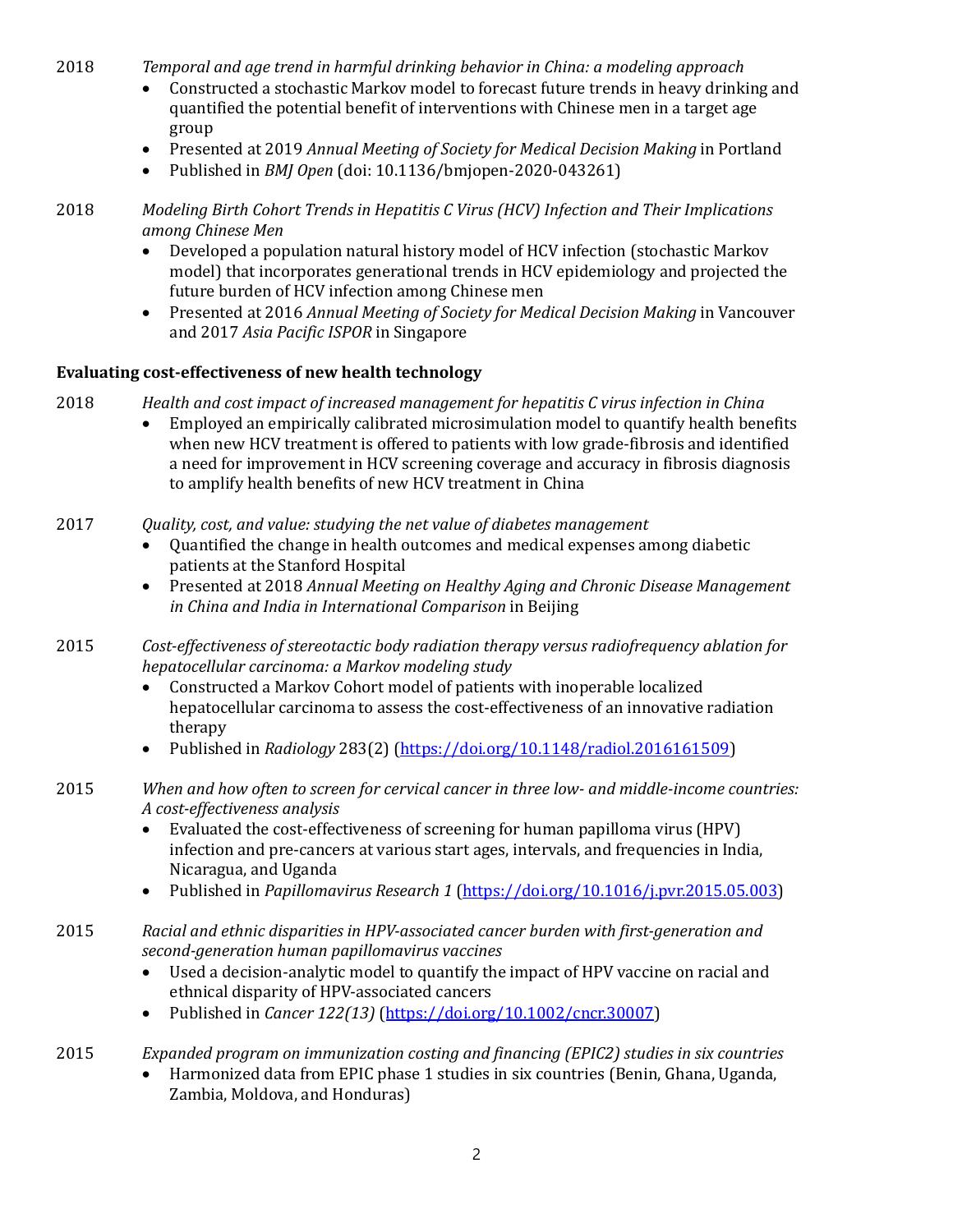- 2013 Cost-effectiveness of antibiotic prophylaxis following prostate biopsy
	- Evaluated cost-effectiveness of antibiotic prophylaxis strategies for transrectal prostate biopsy as a function of the prevalence of antibiotic resistance by using a decision-analytic model in TreeAge
	- Published in *Value in Health* 21(3) (https://doi.org/10.1016/j.jval.2017.08.3016)

## **Improving calibration practice in modeling disease and health policy**

- 2020 Bayesian Calibration of Compartmental Model Using a Deep Learning and Artificial Neural *Network Metamodeling*
	- Used the combination of artificial neural network (ANN) metamodeling and Bayesian calibration (Hamiltonian Monte Carlo algorithm) to reduce the computational cost of calibrating a multi-strain multi-year compartmental model in R and Stan
- 2019 *Calibration to Cross-sectional Data When Temporal Trends Exist As Exemplified by Models of Heavy Drinking in China*
	- Evaluated how the assumption of no birth cohort-effects in model calibration can lead to different calibrated parameters, future burden projections, and intervention effect estimates when compared to calibration that employs birth cohort-specific parameters
	- Presented at 2019 *Annual Meeting of Society for Medical Decision Making* in Portland
	- Received *Lee B. Lusted Student Award for Quantitative methods and Theoretical Development, Society for Medical Decision Making 2019*

### **PUBLICATIONS**

### **Peer-reviewed**

- 1. Lee K, Salomon JA, Goldhaber-Fiebert JD. Patterns of Heavy Drinking Behavior over Age and Birth Cohorts among Chinese Men: a Markov model. BMJ Open. 2021; 11:e043261. doi:10.1136/ bmjopen-2020-043261
- 2. Wallace SL, Martin BS, Lee K, Sokol ER. A cost-effectiveness analysis of vaginal carbon dioxide laser therapy compared with standard medical therapies for genitourinary syndrome of menopause-associated dyspareunia. Am J Obstet Gynecol. 2020 Jun 17;S0002-9378(20)3064-2. Doi: 10.1016/j.ajog.2020.06.032.
- 3. Lee K, Enns EA, Drekonja D. Selecting appropriate antibiotic prophylaxis for trans-rectal prostate biopsy in an era of increasing antimicrobial resistance. *Value in Health*. 2018 Mar;21(3):310-317. doi: 10.1016/j.jval.2017.08.3016. Epub 2017 Oct. 18
- 4. Pollom EL, Lee K, Durkee BY, Grade M1, Mokhtari DA, Wahl DR, Feng M, Kothary N, Koong AC, Owens DK, Goldhaber-Fiebert J, Chang DT. Cost-effectiveness of Stereotactic Body Radiation Therapy versus Radiofrequency Ablation for Hepatocellular Carcinoma: A Markov Modeling Study. *Radiology*. 2017 Jan. 3:161509. doi: 10.1148/radiol.2016161509
- 5. Campos NG, Sharma M, Clark A, Lee K, Geng F, Regan C, Kim J, Resch S. The Health and Economic Impact of Scaling Cervical Cancer Prevention in 50 Low- and Lower-Middle Income Countries. *American Cancer Society report Int J Gynaecol Obstet*. 2017 Jul.;138 Suppl 1:47-56. doi: 10.1002/ijgo.12184
- 6. Campos NG, Tsu V, Jeronimo J, Mvundura M, Lee K, Kim J. To Expand Coverage, or Increase Frequency: Quantifying the Tradeoffs between Equity and Efficiency Facing Cervical Cancer Screening Programs in Low-Resource Settings. *Int J Cancer.* 2017 Mar 15;140(6):1293-1305. doi: 10.1002/ijc.30551
- 7. Campos NG, Sharma M, Clark A, Lee K, Geng F, Kim JJ, Stephen C. Resch Comprehensive Global Cervical Cancer Prevention Costs and Benefits of Scaling up within a Decade, *American Cancer Society, 2016*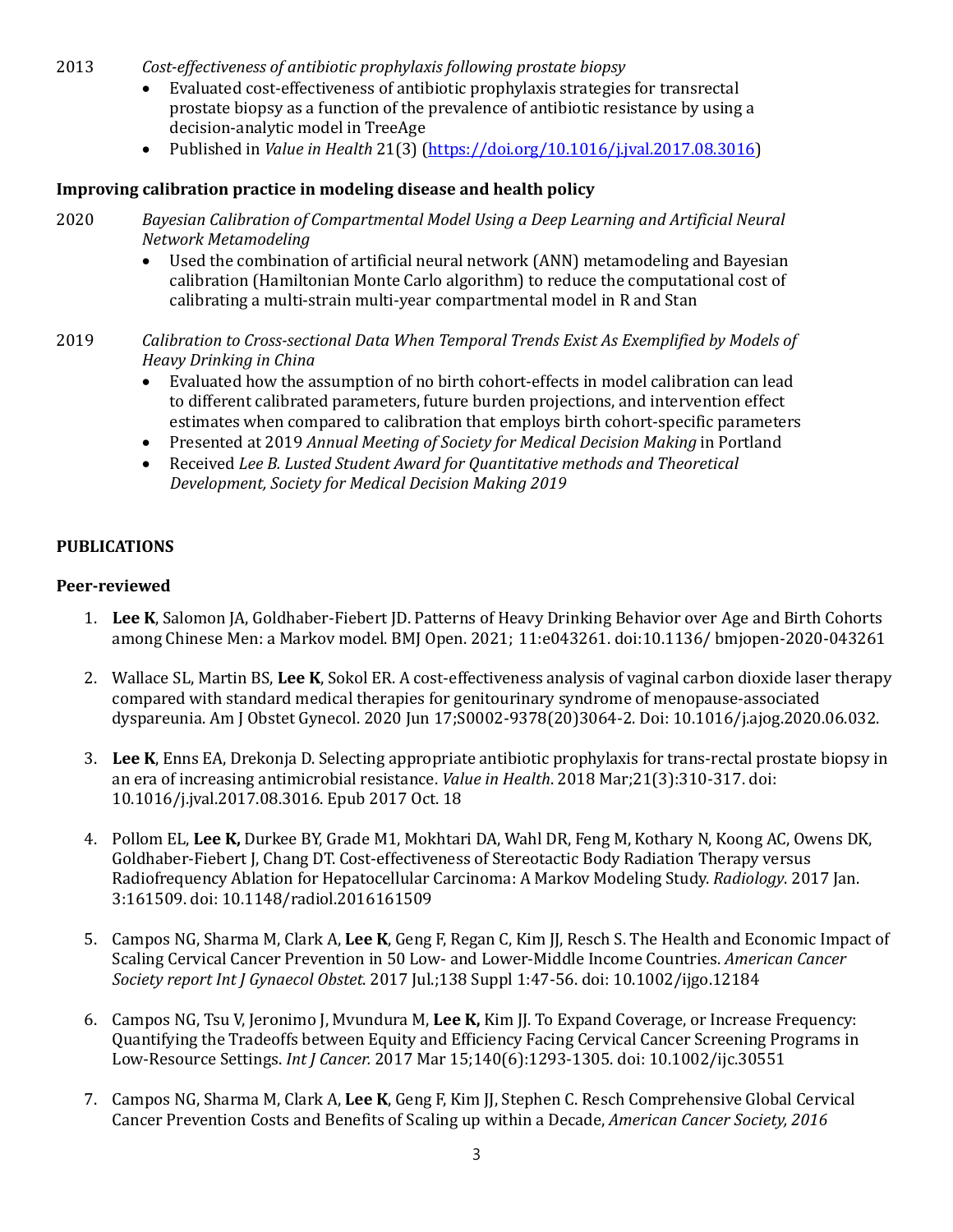- 8. Burger EA, Lee K, Saraiya M, Thompson TD, Chesson HW, Markowitz LE, Kim JJ. Racial and ethnic disparities in human papillomavirus-associated cancer burden with first-generation and second-generation human papillomavirus vaccines. *Cancer.* 2016 Jul. 1;122(13):2057-66. doi: 10.1002/cncr.30007. Epub 2016 Apr 28.
- 9. Campos NG, Tsu V, Jeronimo J, Mvundura M, Lee K, Kim JJ. When and how often to screen for cervical cancer in three low- and middle-income countries: A cost-effectiveness analysis. *Papillomavirus Research*, 2015 Dec. https://doi.org/10.1016/j.pvr.2015.05.003

## **Upcoming**

- 1. Lee K, Jalal H, Raviotta JM, Krauland MG, Zimmerman RK, Burke DS, Roberts MS. Predicting the Impact of Low Influenza Activity in 2020 on Population Immunity and Future Influenza Season in the United States. *Preprint* available at https://www.medrxiv.org/content/10.1101/2021.08.29.21262803v1
- 2. Lee K, Salomon JA, Goldhaber-Fiebert JD. Modeling Birth Cohort Trends in Hepatitis C Virus Infection and Their Implications among Chinese Men. *Under review*
- 3. Lee K, You S, Li Y, Chesson H, Gift TL, Berruti AA, Hsu K, Yaesoubi R, Salomon JA, Rönn M. Estimation of the Lifetime Quality-Adjusted Life Years (QALYs) Lost Due to Syphilis in the United States. *Under CDC Clearance*
- 4. Jalal H, Lee K, Burke DS. Prominent Spatiotemporal Waves of COVID-19 Incidence in the United States: Implications for Causality, Forecasting, and Control. *Preprint* available at https://www.medrxiv.org/content/10.1101/2021.06.29.21259726v1
- 5. Jalal H, Lee K, Burke DS. Role of Seasonality in the Recent Surge of COVID-19 Cases in the United States. *Under review*
- 6. Chen B, Silvestri G, Dahne J, Lee K, Carpenter MJ. The Cost Effectiveness of Nicotine Replacement Therapy Sampling in Primary Care: A Markov Cohort Simulation Model. *Under review*
- 7. Wallace S, Syan R, Lee K, Sokol E. Vaginal Hysteropexy Compared to Vaginal Hysterectomy with Apical Suspension for the Treatment of Pelvic Organ Prolaps: A 5-year Cost-Effectiveness Markov Model. *Under review*

## **HONORS, FELLOWSHIPS AND RESEARCH GRANTS**

| 2020 | <b>Graduate Dissertation Fellowship</b>                              |  |
|------|----------------------------------------------------------------------|--|
|      | King Center for Global Development, Stanford University              |  |
| 2019 | Lee B. Lusted Student Award for Quantitative methods and Theoretical |  |
|      | Development                                                          |  |
|      | 2019 Annual Meeting of Society for Medical Decision Making, Portland |  |
| 2019 | <b>Fellowship in Medical Decision Making</b>                         |  |
|      | Society of Medical Decision Making                                   |  |
| 2019 | <b>SCPKU Pre-doctoral Fellowship</b>                                 |  |
|      | Stanford Center at Peking University, Stanford University            |  |
| 2013 | <b>School of Public Health Scholars of Excellence Award</b>          |  |
|      | School of Public Health, University of Minnesota                     |  |
| 2012 | <b>Magna cum laude Summer Graduation</b>                             |  |
|      | Life Science Department, Pohang University of Science and Technology |  |
| 2010 | <b>Scholarship for Exchange Student Program</b>                      |  |
|      | Mirae Asset                                                          |  |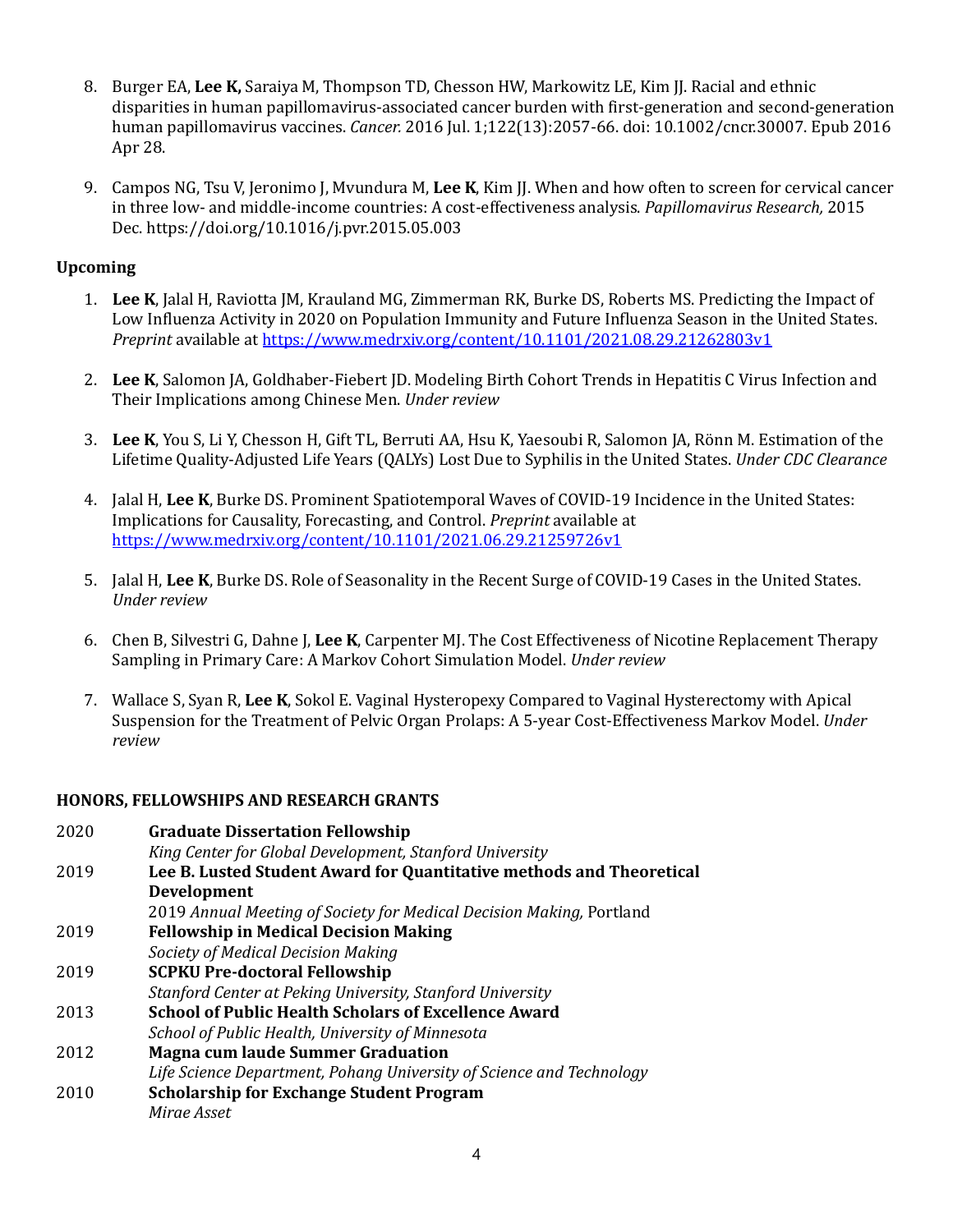- 2009 - 12 **Dean's List** *Life Science Department, Pohang University of Science and Technology*
- 2008 - 12 **Undergraduate Scholarship** *Pohang University of Science and Technology*

# **TEACHING EXPERIENCES**

- 2018 Analysis of Costs, Risks, and Benefits of Health Care, Stanford University
	- This graduate-level class aimed to introduce how to evaluate risks, costs and benefits of alternative health care technologies and services using a decision analytic framework to students in various backgrounds (medicine, business, health service research, public policy, and engineering)
	- Lectured on model implementation in TreeAge software
	- Guided student group projects in designing decision-analytic models and supported programming in TreeAge
	- Managed class logistics
- 2017 Health Care System around the World, Stanford University
	- This undergraduate-level class overviewed the role and structures of health care systems in different countries
	- Led weekly TA sessions to review the key points from the lectures of the week and to discuss case studies to facilitate debate under the learning object of the week
	- Managed class logistics

## **CONFERENCE PRESENTATIONS**

"Predicting the Impact of Low Influenza Activity on Population Immunity and Future Influenza Seasons in the United States"

• 43<sup>rd</sup> Annual North American Meeting of the Society for Medical Decision Making, Virtual 2021

"Modeling Birth Cohort Trends in Hepatitis C Virus Infection and Their Implications in China"

• 42<sup>nd</sup> Annual North American Meeting of the Socty for Medical Decision Making, Virtual 2020

"Estimated Burden of Syphilis in Terms of Quality-adjusted Life Years Lost"

• National Center for HIV/AIDS, Viral Hepatitis, STD, and TB Prevention Epidemiologic and Economic Modeling Agreement (NEEMA) 2020, Centers for Disease Control and Prevention

"Calibration to Cross-sectional Data When Temporal Trends Exists as Exemplified with Heavy Drinking in China"

• 41<sup>st</sup> Annual North American Meeting of the Society for Medical Decision Making, Portland, OR 2019 (Top Rated Abstract Oral Presentation, Poster for Student Prize Competition)

"Age- and Time-trend in Harmful Drinking Behavior Among Men in China"

- 41st Annual North American Meeting of the Society for Medical Decision Making, Portland, OR 2019 (Poster)
- Global Health Research Convening, Stanford, CA, 2019 (Poster)

"Empirical Calibration of A Hepatitis C Virus (HCV) Natural History Model in HCV-Infected Chinese Population"

• 38<sup>th</sup> Annual North American Meeting of the Society for Medical Decision Making, Vancouver,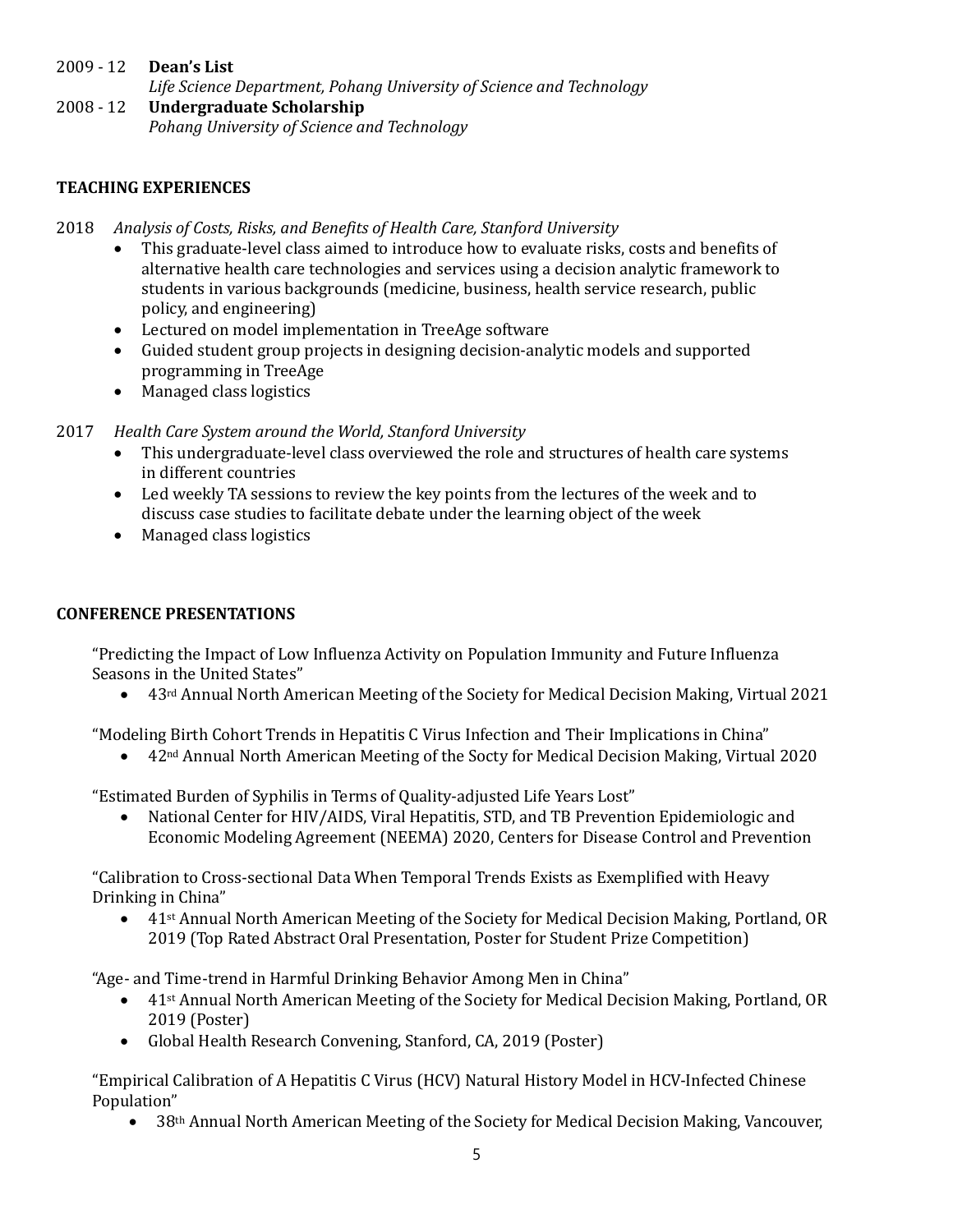Canada, 2016 (Poster for Student Prize Competition)

"Comparative Study in Empirical Calibration of A Hepatitis C Virus (HCV) Natural History Model in HCV-Infected Chinese Population with The United States Population"

• 7<sup>th</sup> Asia-Pacific Meeting of International Society for Pharmacoeconomics and Outcomes Research, Singapore, 2016 (Poster)

" Selecting Appropriate Antibiotic Prophylaxis for Trans-Rectal Prostate Biopsy in An Era of Increasing Antimicrobial Resistance"

36<sup>th</sup> Annual North American Meeting of the Society for Medical Decision Making, Miami, FL, 2014 (Poster)

## **INVITED TALKS AND MEDIA INTERVIEWS**

"Predicting the Impact of Low Influenza Activity on Population Immunity and Future Influenza Seasons in the United States"

• Erasmus MC, Decision science and modeling research group, 2021

Interview with *Atlantic* 

• Wu, K.J. "The Most Important Vaccine I'll Get This Fall" September, 2021. *Atlantic*. Available at: https://www.theatlantic.com/science/archive/2021/09/flu-season-2021/620163/

"Trends in Heavy Drinking Behaviors and Hepatitis C Virus Infections in China: a Mathematical Modeling Study"

• Erasmus MC, Decision science and modeling research group, 2021

"Model Calibration and Example of Modeling Heavy Drinking in China"

• China Pharmacoeconomics Conference, Anhui, China, 2019

"Net Value Analysis on Health Care Management of Type II Diabetes Patients"

• Annual Meeting on Healthy Aging and Chronic Disease Management in China and India in International Comparison, Beijing, China 2018

## **PROFESSIONAL AND SERVICE ACTIVITIES**

## **Society of Medical Decision Making Annual North American Meeting**

- 2020 present Co-chair of Global Health Interest Group
- 2019 present Early Career Development Fellow
- 2018 present Abstract Reviewer
- 2015 present Member

### **International Society for Pharmacoeconomics and Outcomes Research**

2017 - 2019 Manuscript reviewer (Value in Health regional issue)